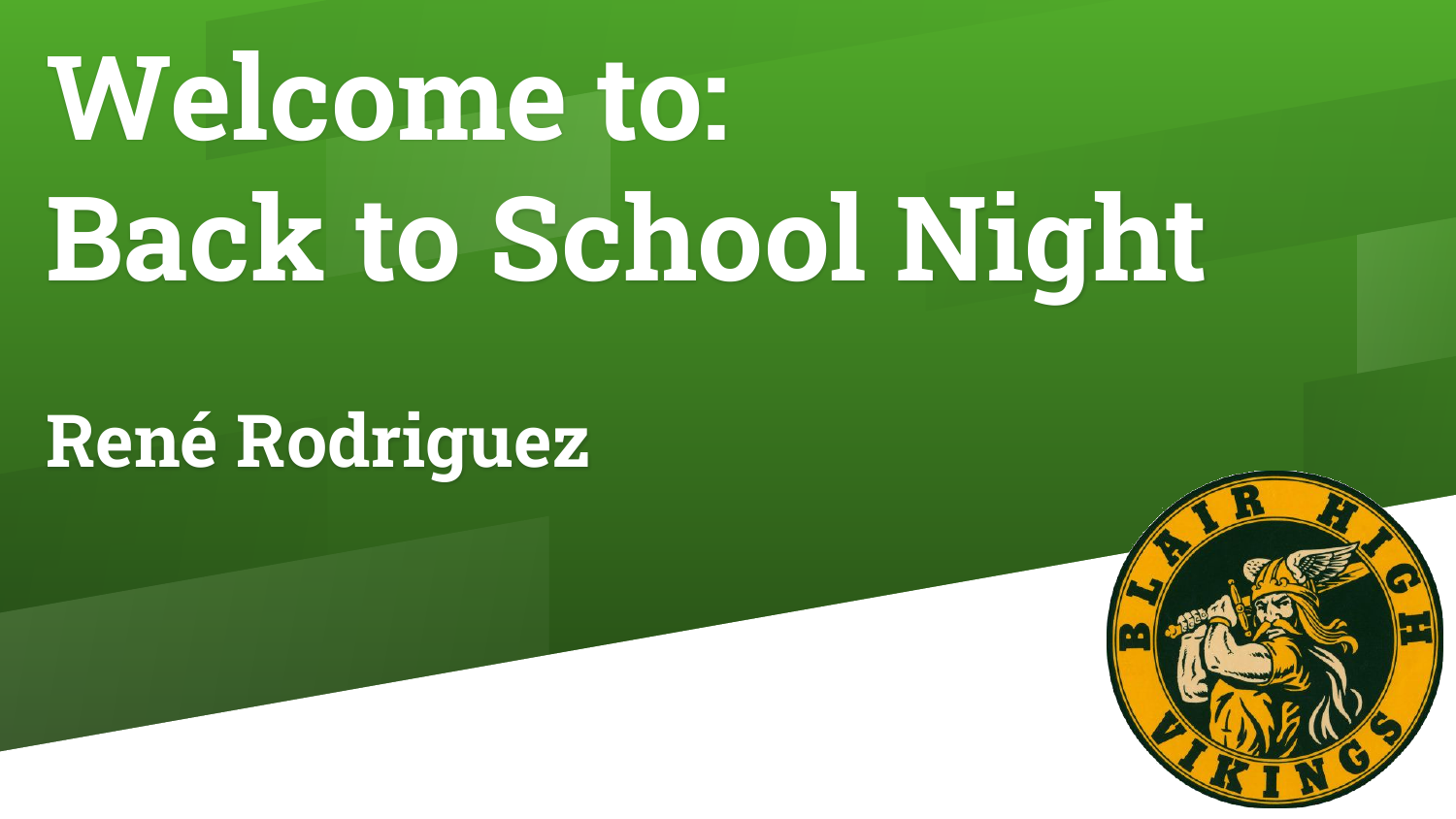# **About Me**

- **13th year at Blair**
- **Educational Background:**
- **Bishop Mora Salesian High School**
- **Loyola Marymount University BA**
- **University of Phoenix MA**
- **UCLA Writing Project 2011**



**UCLA** 

WRITING PROJECT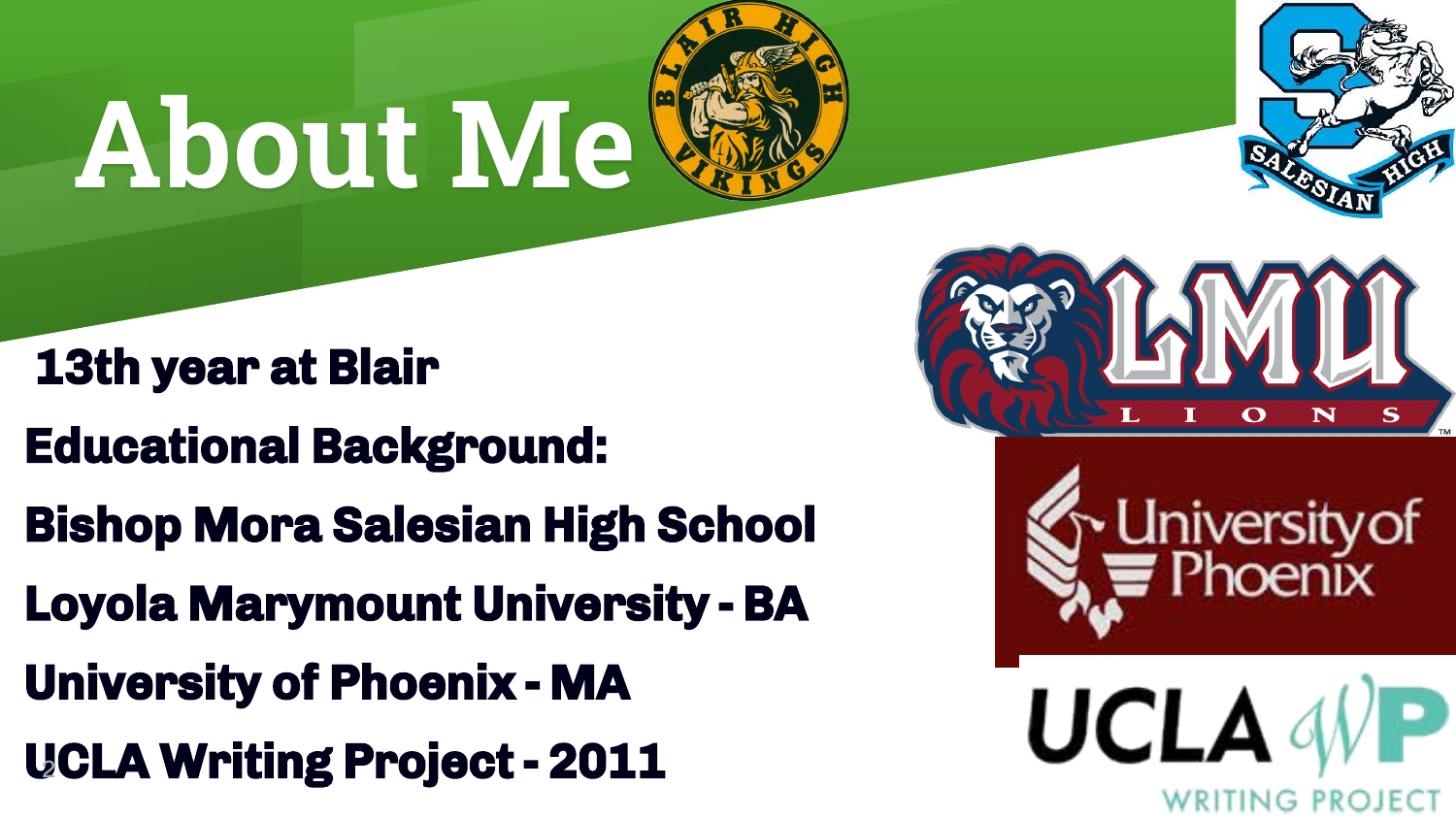# **Grading Scale**

- Homework/classwork: 30%
- Projects: 20%
- Tests/Quizzes/quarterly writing: 20%
- Accelerated Reader/Independent Reading: 10%
- Final: 20%
- Summer Reading: 20% (first 5 weeks only)

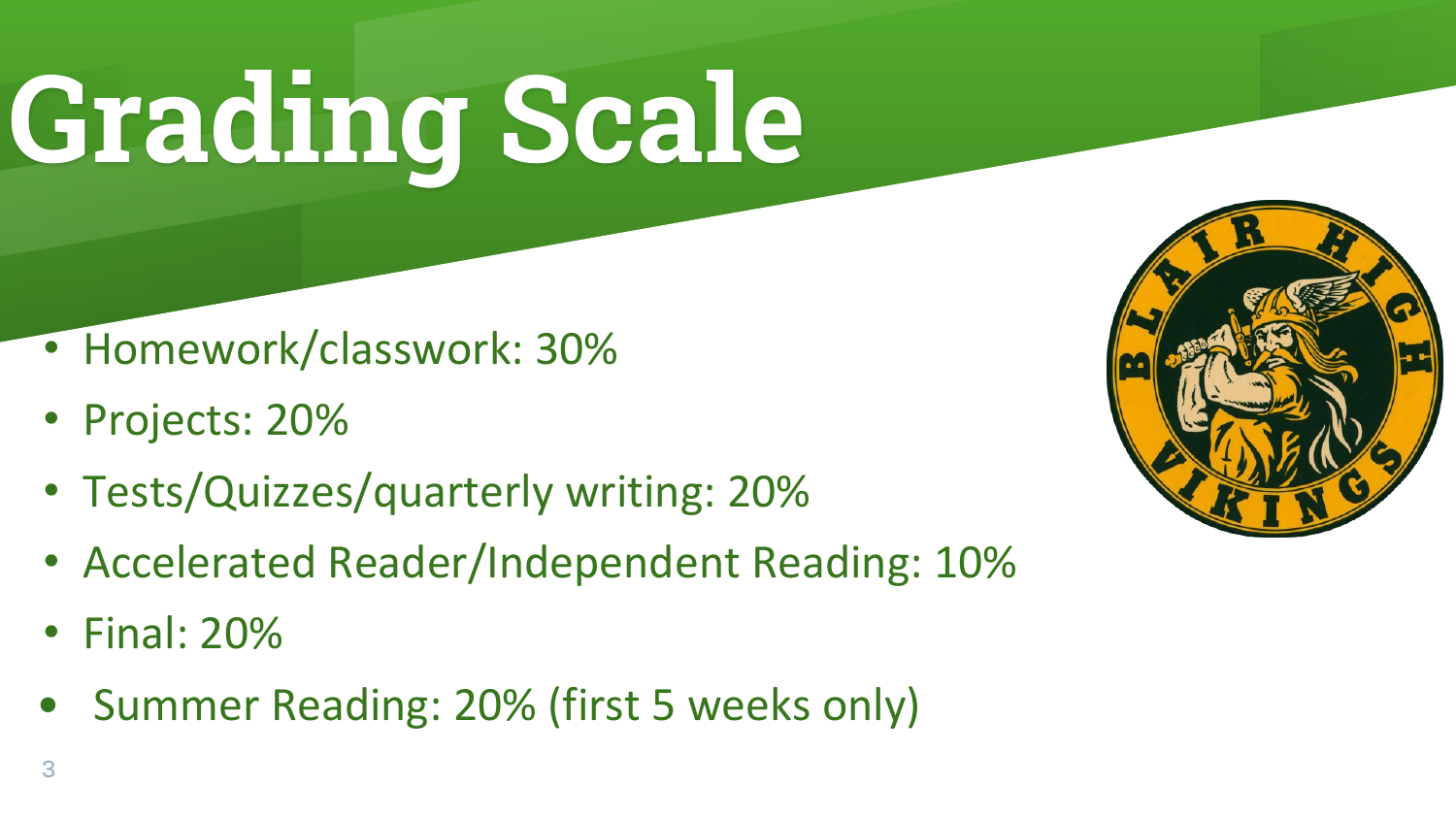### **Classroom Norms**



- **1. Microphones should be muted when they enter the class**
- **2. Be prepared to share what they have written.**
- **3. Be mindful of what they say and write in the Chat when we use it.**
- **4. Be responsible when internet crashes and let me** 
	- **know as soon as possible.** 4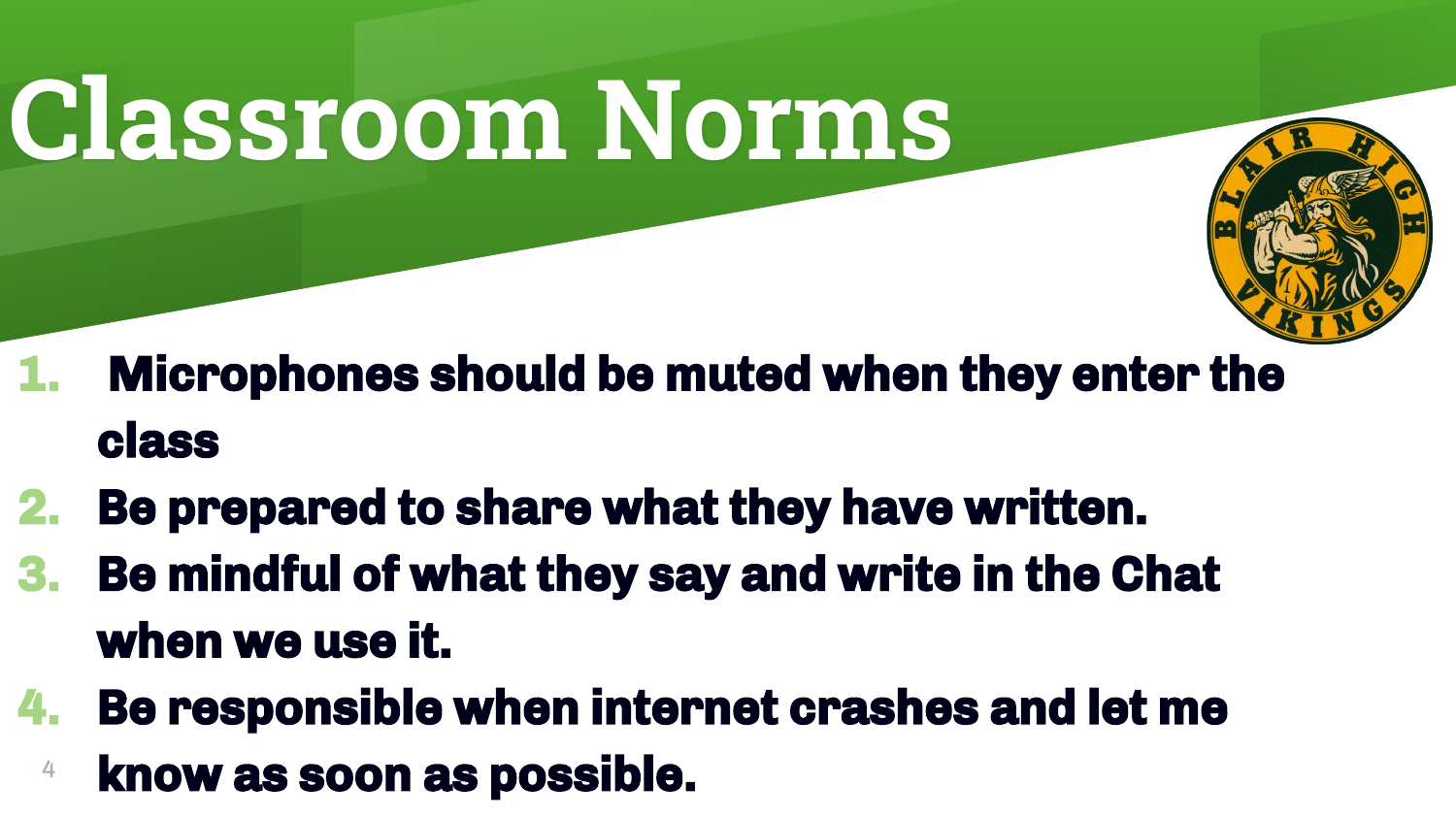

**The IB Middle Years Programme (MYP) is part of the curriculum for all Blair students. We follow state standards for our curriculum, but add the IB focus on inquiry, action and reflection in instruction. Project based student inquiry lessons emphasize integrating learning across all subjects. IB is holistic in nature, and aims to engage students in their own education and learning process.**

- **Our IB MYP students**
- **become internationally-minded**
- **explore human creativity and ingenuity**
- **learn through real world experience**
- **reflect on their learning**
- **develop empathy and community involvement**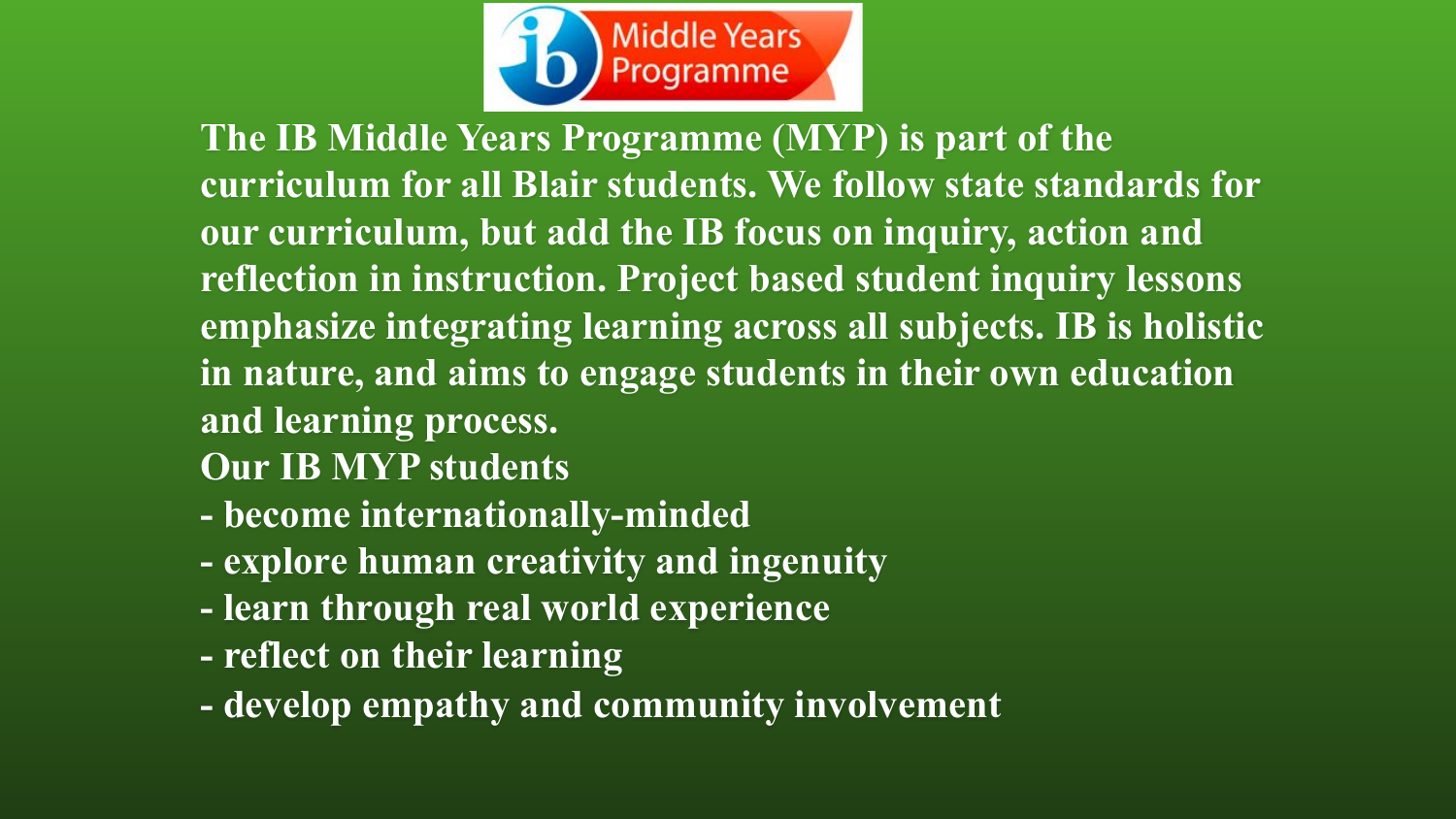**To accomplish this, our IB MYP students** -learn a world language, Spanish -study the arts (visual art, voice, instrumental music) and technology -perform community service -participate in an annual class project -undertake a long term personal project  $(10<sup>th</sup>$  grade Personal Project)

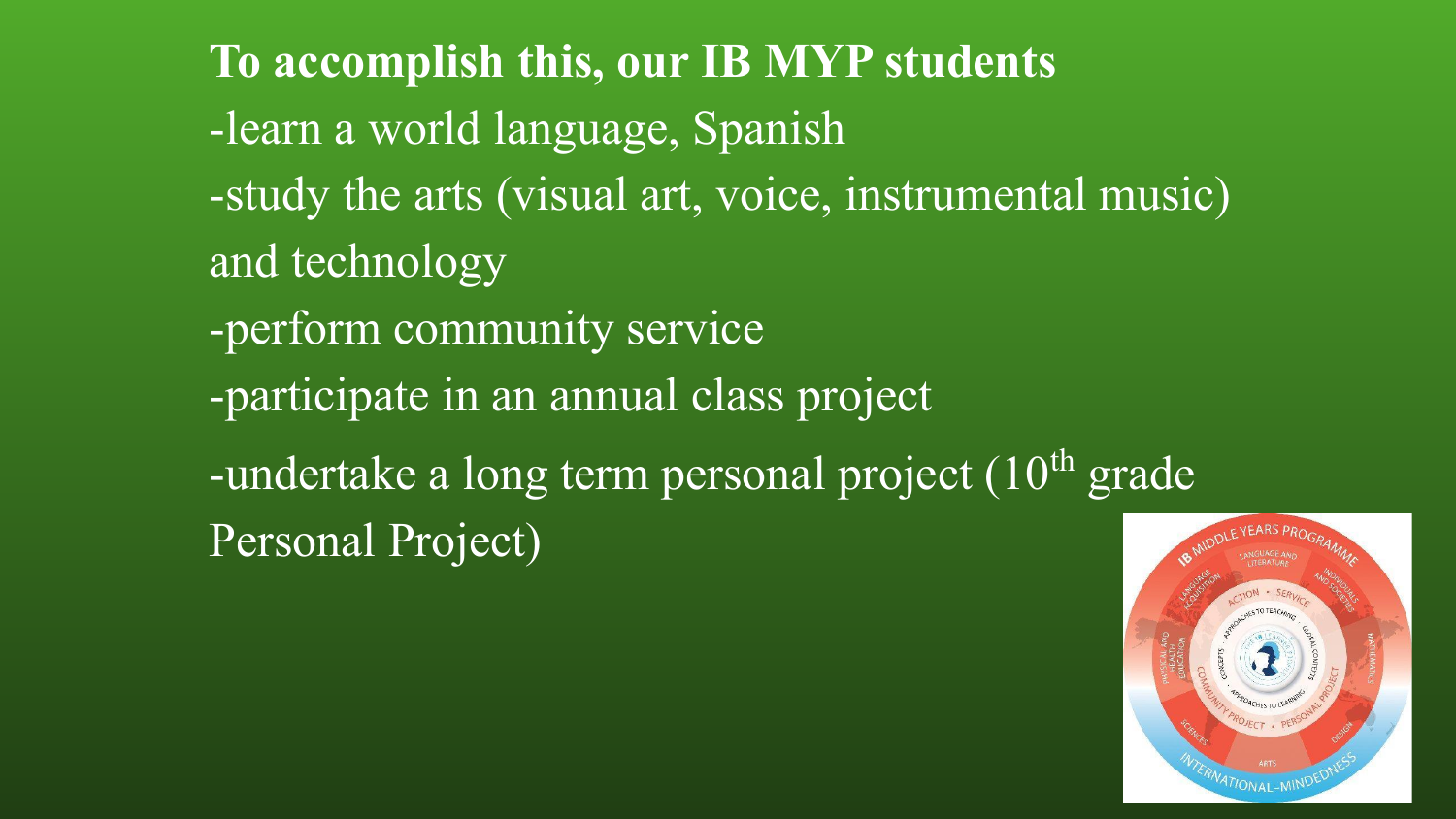### **IB** learner profile

- The IB learner profile is the IB mission statement translated into a set of learning outcomes for the 21st century
- As IB learners we strive to be:
	- inquirers
	- knowledgeable
	- thinkers
	- communicators
	- principled
	- open-minded
	- caring
	- · risk-takers
	- balanced
	- reflective